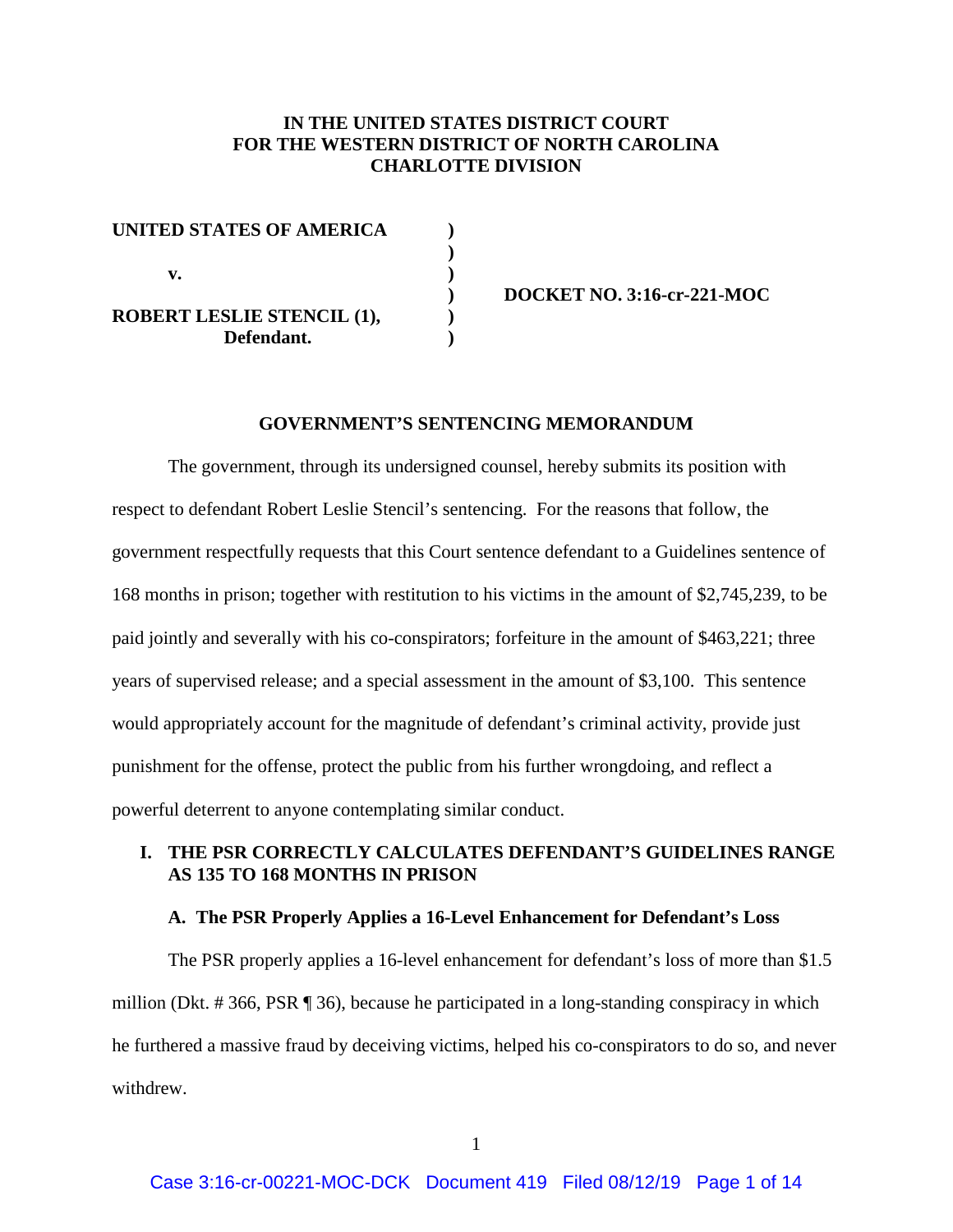In the case of a conspiracy, loss is attributable to a defendant "if it results from the conduct of others so long as the conduct was in furtherance of, and reasonably foreseeable in connection with, the criminal activity." *United States v. Otuya*, 720 F.3d 183, 191 (4th Cir. 2013) (internal quotation marks omitted); *see also* U.S.S.G. § 1B1.3, App. Note 3. Moreover, "[a] defendant's membership in a conspiracy is presumed to continue until he withdraws from the conspiracy by affirmative action. Withdrawal must be shown by evidence that the defendant acted to defeat or disavow the purposes of the conspiracy." *United States v. Allmendinger*, 706 F.3d 330, 341 (4th Cir. 2013) (internal quotation marks omitted). "[M]ere cessation of activity in furtherance of the conspiracy is insufficient," *United States v. Walker*, 796 F.2d 43, 49 (4th Cir. 1986), and a defendant must point to "[a]ffirmative acts inconsistent with the object of the conspiracy and communicated in a manner reasonably calculated to reach co-conspirators," *United States v. U.S. Gypsum Co.*, 438 U.S. 422, 464-65 (1978).

According to the evidence presented at trial, the defendant's participation in the Niyato investment scheme dated back to at least April 5, 2012, when the government's financial analysis shows that Niyato first received a direct wire transfer from victim MG into an account controlled exclusively by Stencil. (Tr. Ex. 67, Sch. 5, Ln. 1.) As the evidence at trial demonstrated, defendant organized the Niyato high-yield investment offering with numerous other coconspirators, received victim funds and disbursed the proceeds of the fraud to co-conspirators. Defendant knew that the Niyato investment had no possibility of success, because he knew how he and his co-conspirators were spending the money for their own personal benefit and not to reinvest in the business and operations of an actual company. Defendant therefore also knew that Niyato's only objective was to generate money through fraudulently marketing the investment. Defendant provided his co-conspirators with a steady stream of "press releases" to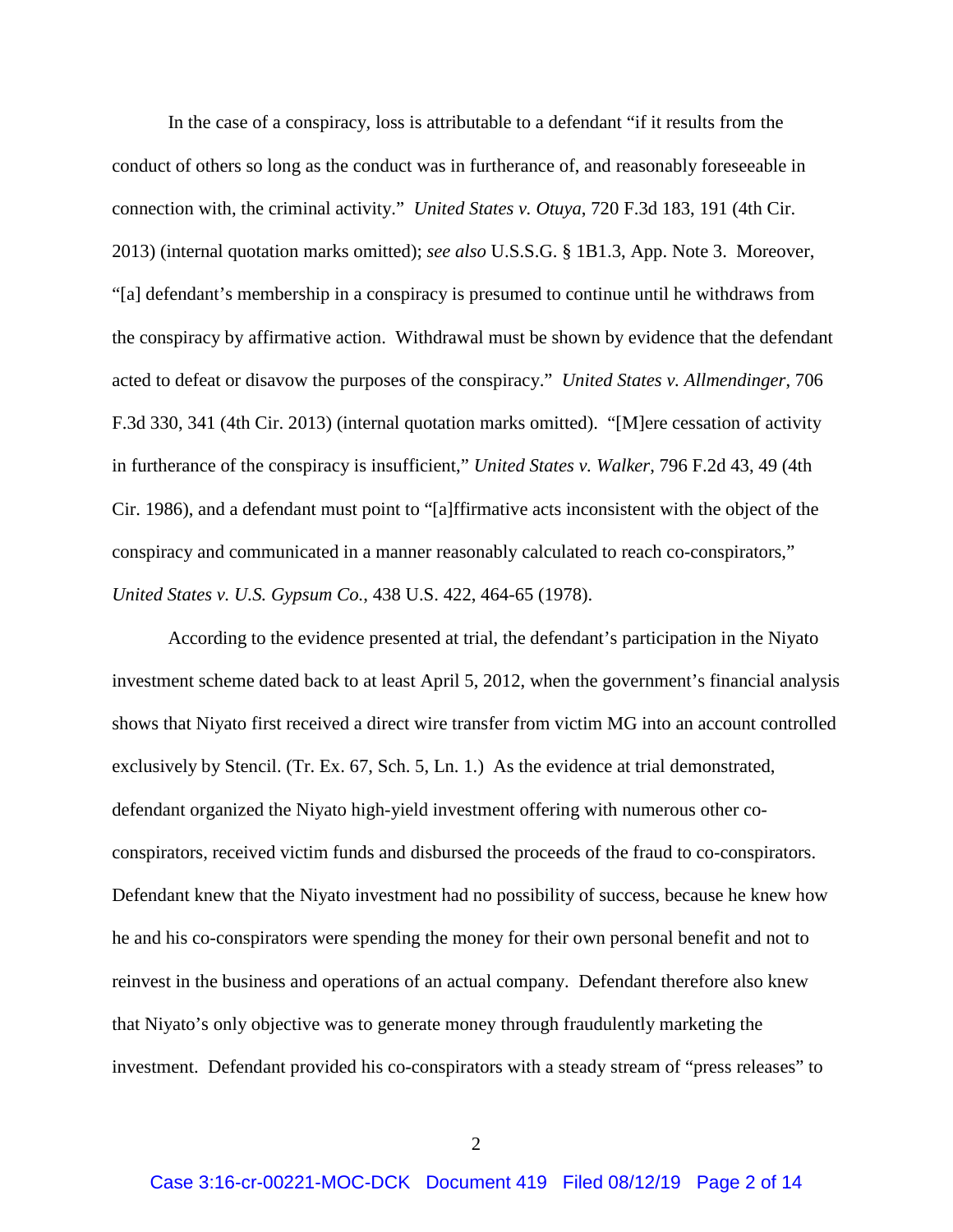use as an excuse to reach out to new victims and repeatedly contact old victims, and helped his co-conspirators to defraud victims over the phone, As a result, defendant could reasonably foresee that his and his co-conspirators' collective telemarketing and email marketing efforts would continue bearing fruit.

There was no evidence that defendant at any time acted to defeat or disavow the purpose of the conspiracy. Accordingly, the conspiracy continued until May of 2016, when the government froze the Niyato bank account and the conspiracy finally ended.

The Court is required to make only a "reasonable estimate of the loss." U.S.S.G. § 2B1.1, App. Note 3(C). Defendant, knowing the nature and scope of the conspiracy, initiated the fraudulent scheme and participated in the scheme together with his co-conspirators for a common gain and over a lengthy period of time—for a minimum of approximately four years. Accordingly, he should be held responsible for the entire amount of loss caused by the conspiracy.

### **B. The PSR Properly applied a 2-Level Enhancement for 10 or More Victims**

The financial report of Christopher Green which analyzed the source of funds deposited into the Niyato bank account identified over 140 victims who made, and lost, their investments in Niyato. (Tr. Ex. 67, Sch. 1).

### **C. The PSR Properly Applied a 2-Level Enhancement for Sophisticated Means**

The PSR correctly recognizes that an additional two point enhancement should be applied pursuant to U.S.S.G. § 2B1.1(b)(10)(C) for Stencil's use of sophisticated means in furtherance of the scheme. The Application Notes of the Sentencing Guidelines state that, "in a telemarketing scheme, locating the main office of the scheme in one jurisdiction but locating soliciting operations in another jurisdiction ordinarily indicates sophisticated means." U.S.S.G. § 2B1.1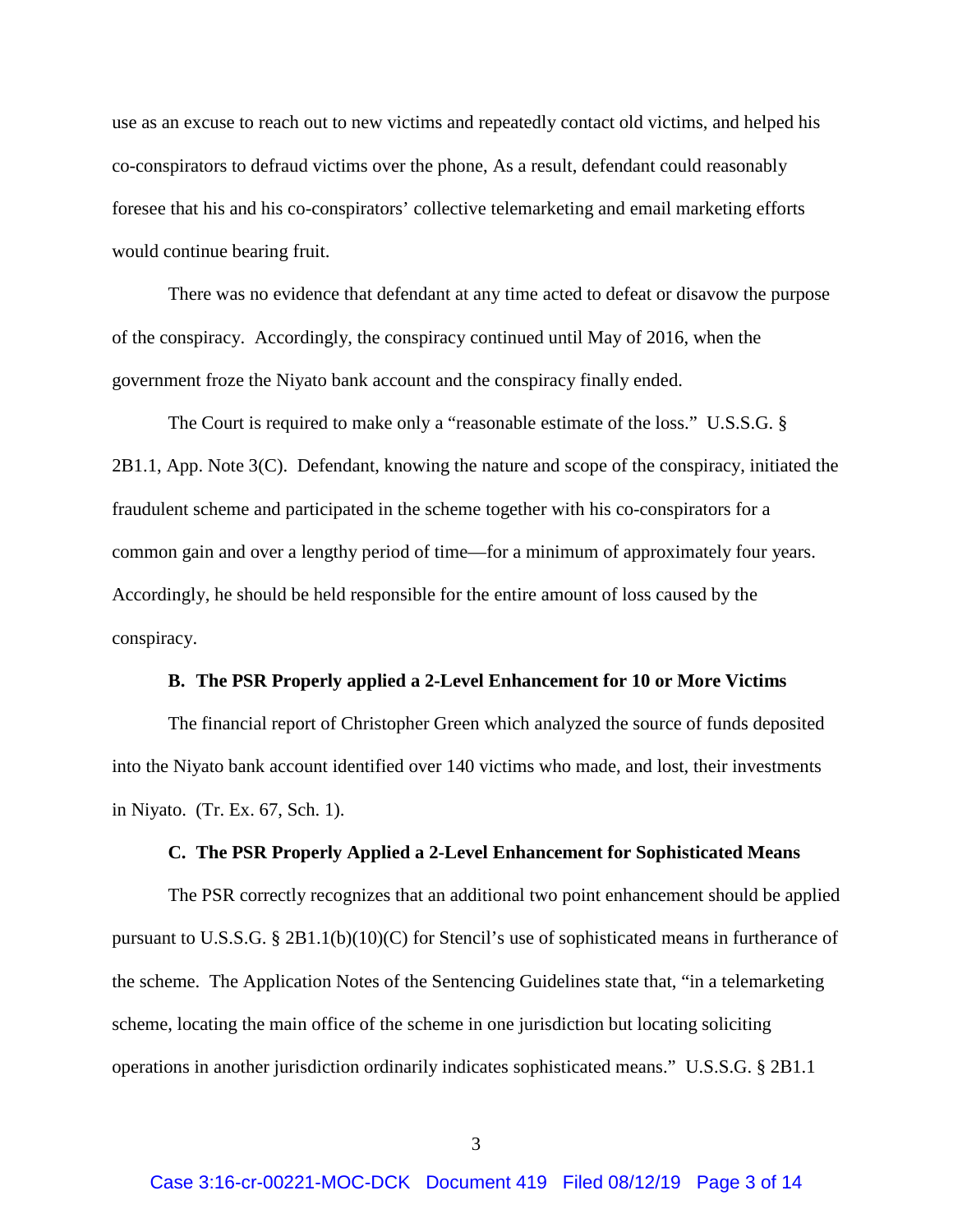cmt. n.9(B). Stencil did exactly that. Stencil located Niyato's main office in North Carolina; however, the salespeople who Stencil recruited to sell Niyato stock were located in other jurisdictions, including California, Florida and Texas. Additionally, several of these salespeople concealed their true identity from victim investors by using aliases and corporate shells to receive the payment of their commissions, which Stencil knew because he was copied on the emails that the salespeople sent to their victims, participated alongside salespeople when they were pitching victims on the telephone, and arranged payment of the commissions to the salespeople corporate shells. These are classic examples of sophisticated means and warrant the enhancement.

# **D. The PSR Properly Applied a 4-Level Enhancement for Defendant's Role in the Offense**

Stencil was the leader in an investment fraud scheme that involved more than five participants. Stencil was Niyato's founder and self-designated president and CEO. Stencil recruited all of the participants (or co-conspirators) in the scheme, including Daniel Thomas Broyles, Sr., Scott Dearborn, Michael Allen Duke ("Duke"), Nicholas Fleming, Martin Delaine Lewis, Paula Saccomanno, Kristian F. Sierp, and Dennis Swerdlen. Stencil organized and maintained regular communications with all of his co-conspirators, including by email and telephone. For example, Stencil held conference calls during which he communicated false and misleading information to his co-conspirators for his co-conspirators to use when selling Niyato stock. Stencil also developed and disseminated written materials – containing numerous false representations about Niyato – for his co-conspirators to use when pitching Niyato stock, including a Private Placement Memorandum, press releases, and email pitches, among other written materials. All of these written materials were created by, or at the direction of, Stencil acting as Niyato's founder, president and CEO. Stencil also negotiated the amount of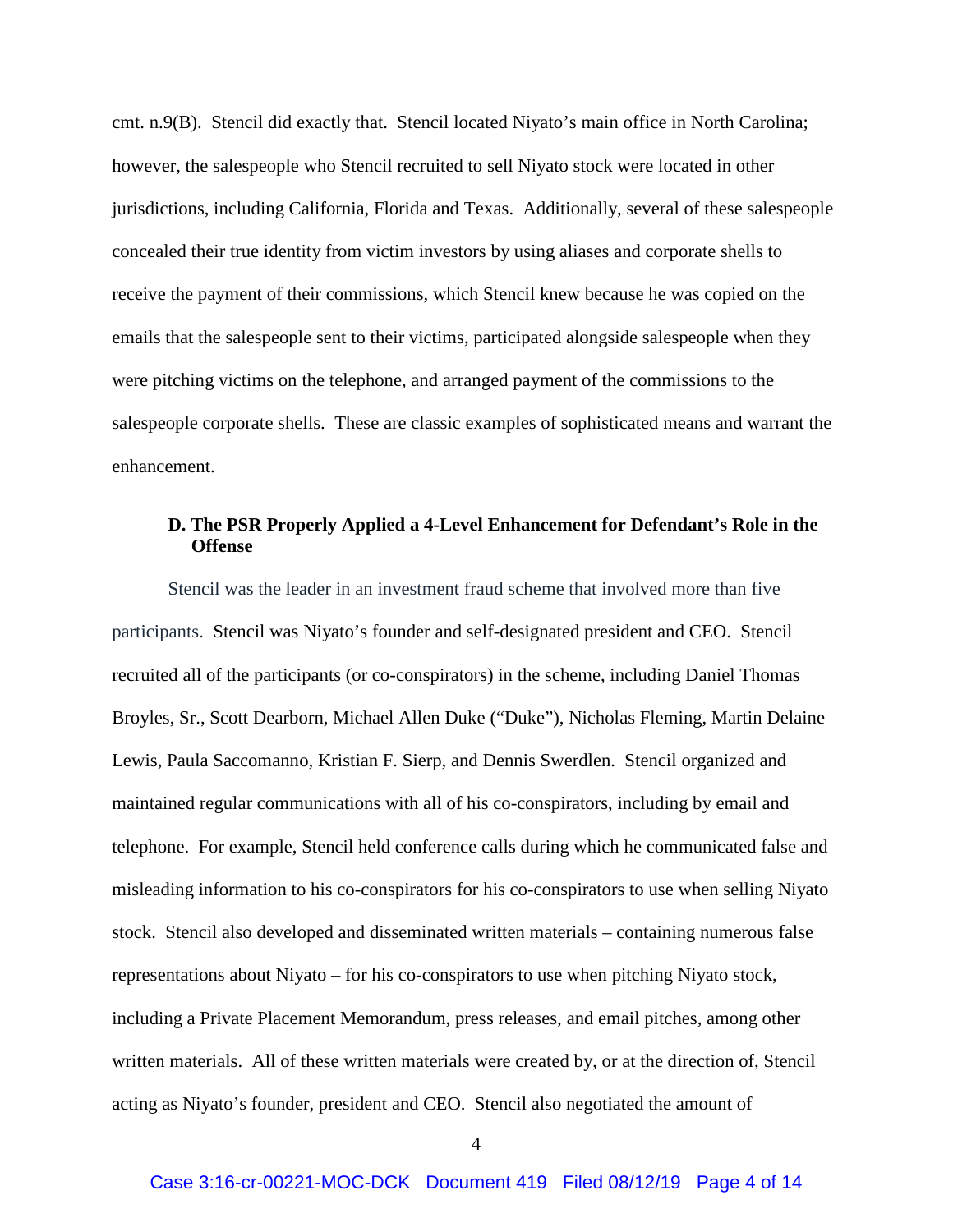commission and coordinated the payment of the commission to his co-conspirators. For any or all of these reasons, Stencil was no doubt the leader in the fraudulent scheme and his offense level is adjusted accordingly to reflect his leadership role.

In light of the evidence demonstrating that Stencil regularly directed the activities of the salesman and distributed the investment promotional material to them to facilitate further victim investments, the role enhancement for organizer or leader is proper. *See United States v. Ray*, No. 16-10054, 2018 WL 2355119, at \*4 (9th Cir. May 24, 2018) (holding that the defendant was an organizer or leader because he exercised decision-making authority over the scheme, coordinated cash withdrawals, and divided the scheme's proceeds such that accomplices received substantially smaller payouts); *United States v. Bush*, 663 F. App'x 791, 793 (11th Cir. 2016) (holding that the defendant was an organizer or leader because he received a greater portion of the proceeds and runners reported to him for their assignments).

### **E. The PSR Properly Applied the Vulnerable-Victim Enhancement**

The Sentencing Guidelines mandate a two-level enhancement "[i]f the defendant knew or should have known that a victim of the offense was a vulnerable victim." U.S.S.G. § 3A1.1(b)(1). A vulnerable victim is a person "(A) who is a victim of the offense of conviction and any conduct for which the defendant is accountable ... and (B) who is unusually vulnerable due to age, physical or mental condition, or who is otherwise particularly susceptible to the criminal conduct." U.S.S.G. § 3A1.1 cmt. n.2.

The practice of telemarketer "reloading" involves targeting people who have already fallen victim to the scheme at least once, if not repeatedly. In *United States v. Shephard*, the Fourth Circuit found that in telemarketing schemes, the reloading process alone was sufficient to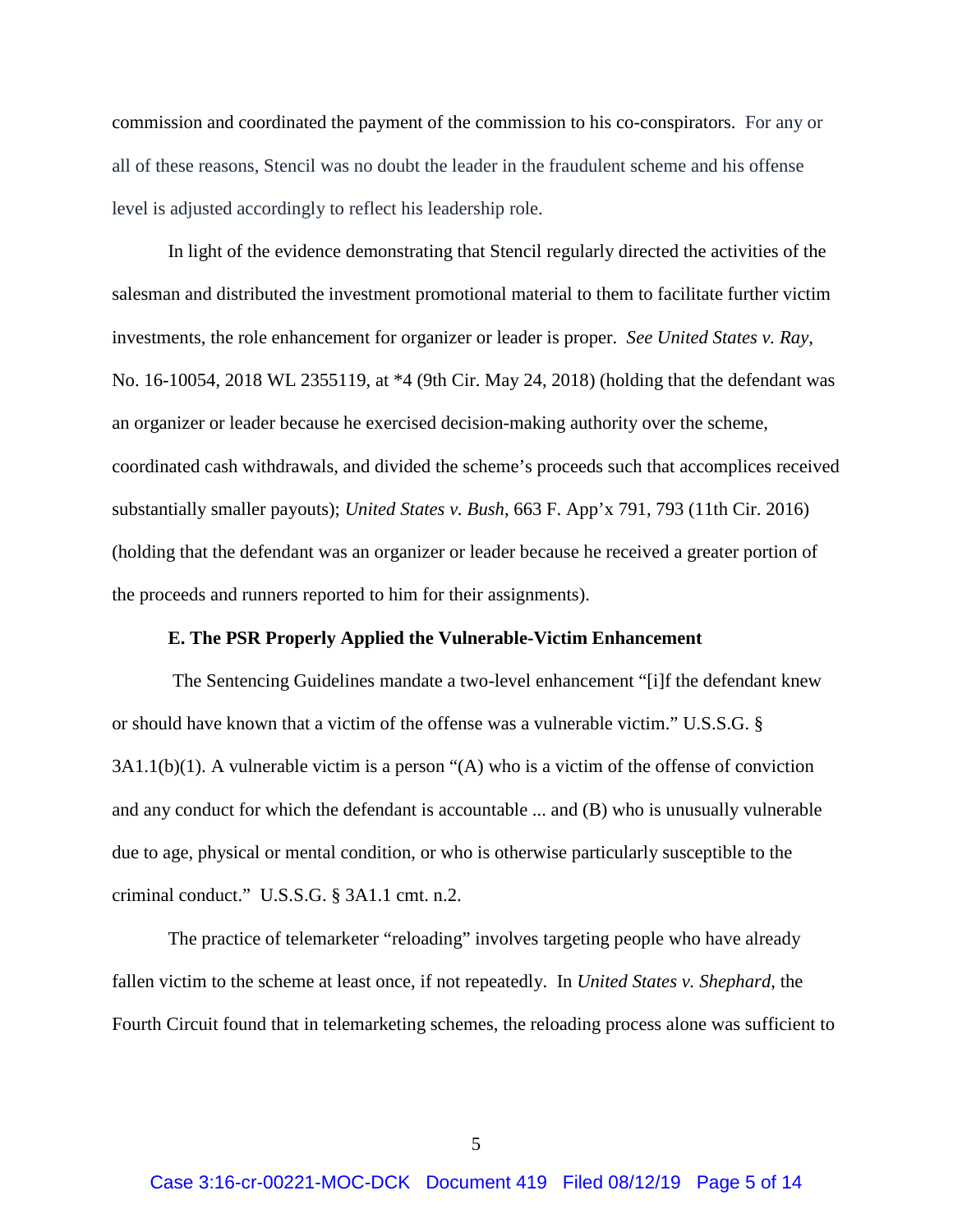support a finding that the victims were unusually vulnerable and that the defendants targeted them because of their vulnerability. 892 F.3d 666, 671 (4th Cir. 2018).

At trial, several of the salespeople who worked for Stencil testified about how they repeatedly targeted certain victim investors. See Testimony of Nicholas Fleming on January 10, 2019 P.M.; Testimony of Dennis Swerdlen on January 16, 2019 P.M.; Testimony of Martin Delaine Lewis on January 17, 2019 P.M. The salespeople further testified that Stencil created and provided new information, like press releases, for the salespeople to use as an excuse to reach out to these victims and pitch them to buy additional shares of Niyato stock.

At trial, victims who were repeatedly targeted also testified, including William Grasfeder and Marshal Gunder. Both testified that Michael Allen Duke – one of Stencil's top salespeople – initially sold them Niyato stock and then subsequently sold them additional Niyato stock (i.e., reloaded them) on numerous occasions. See Testimony of William Grasfeder on January 14, 2019 A.M. and Testimony of Marshal Gunder on January 17, 2019 P.M. Grasfeder purchased Niyato stock from Duke on two occasions for a total of \$25,000. Gunder purchased Niyato stock from Duke on at least seven occasions for a total of \$225,000. The repeated targeting of a victim in connection with a telemarketing scheme is sufficient to support a finding that the victims were unusually vulnerable and targeted for their vulnerability. Therefore, this reloading conduct supports the two point enhancement under U.S.S.G  $\S$  3B1.1(b)(1) for targeting vulnerable victims applied in the PSR.

# **II. THE FACTORS IN 3553(a) WARRANT A SENTENCE WITHIN THE APPLICABLE GUIDELINES RANGE OF 135 TO 168 MONTHS IN PRISON**

As this Court is aware, the United States Sentencing Guidelines are advisory only, but they remain "the starting point and the initial benchmark" in sentencing. *Gall v. United States*,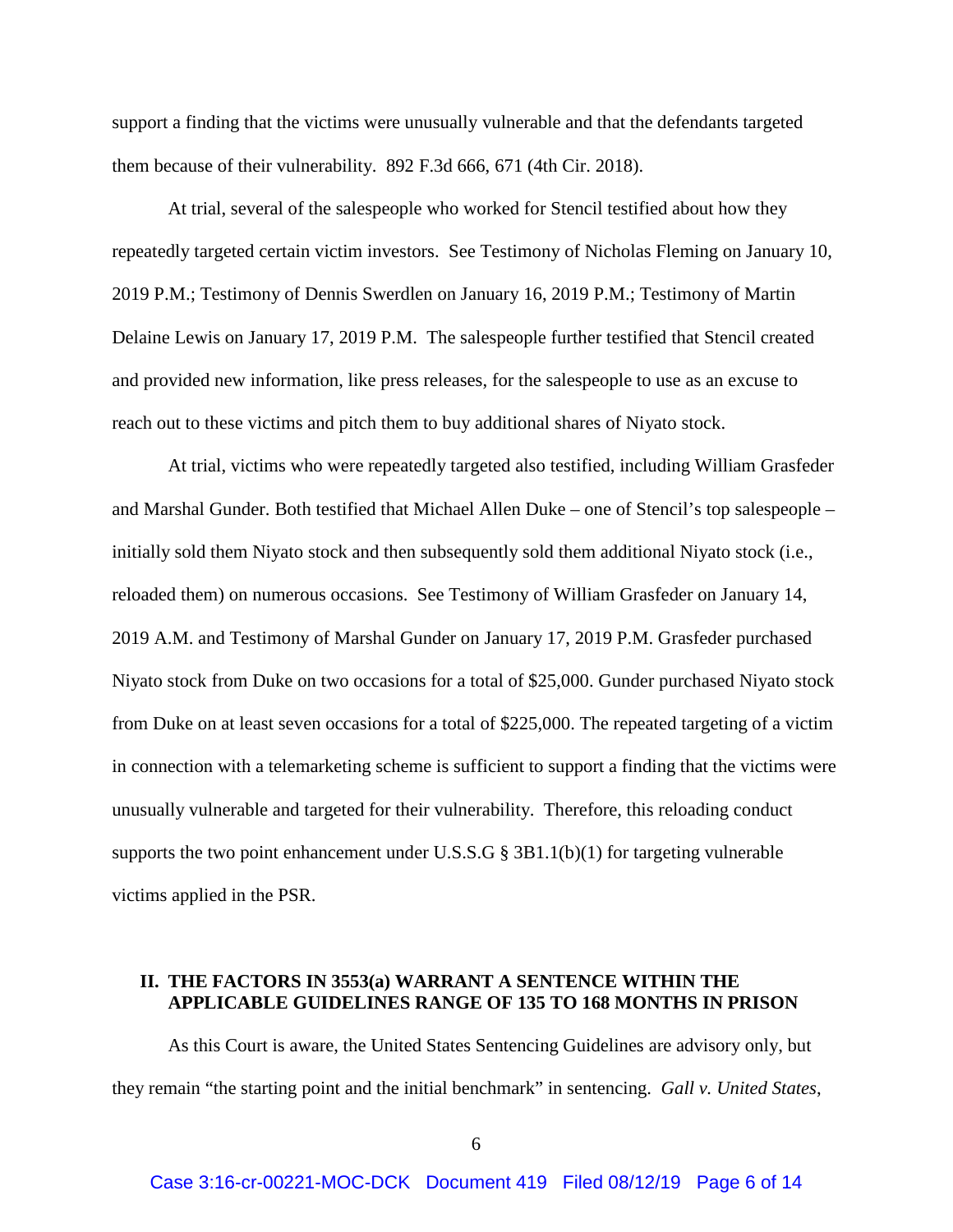552 U.S. 38, 49-50 (2007). The Guidelines must be properly calculated and considered, but the Court ultimately must craft a sentence that adequately accounts for the sentencing factors and objectives outlined in 18 U.S.C. § 3553(a). *Id.* "[I]n many cases the district court's individualized sentencing determination and the Guidelines recommendation will overlap." *United States v. Haigler*, 329 Fed. App'x 791, 793 (10th Cir. 2009) (internal quotation marks omitted).

In formulating its sentence, the Court must consider the nature and circumstances of the offense of conviction and defendant's history and characteristics. 18 U.S.C. § 3553(a)(1). The sentence imposed must sufficiently reflect the seriousness of defendant's crime, promote respect for the law, and provide just punishment. 18 U.S.C. § 3553(a)(2)(A). The sentence also should deter criminal conduct, protect the public from further crimes of defendant, and provide any necessary education, training, or treatment, in the most effective manner. 18 U.S.C. §  $3553(a)(2)(B)$ -(D). In its analysis, the Court should consider the types of sentences available, the applicable Guidelines range, and any pertinent policy statement issued by the Sentencing Commission. 18 U.S.C. § 3553(a)(5). The Court also should consider the need to avoid unwarranted sentencing disparities among similarly situated defendants. 18 U.S.C. § 3553(a)(6). Finally, the Court must consider the need to provide restitution to any victims of the offense. 18 U.S.C. § 3553(a)(7). After determining the appropriate sentence based upon these factors, the Court should adequately explain its rationale to "allow for meaningful appellate review and to promote the perception of fair sentencing." *Gall*, 552 U.S. at 50.

Because each crime is unique, the facts and circumstances of a particular case will control the Court's determination of a just sentence. Here, the government submits that a Guidelines sentence of 168 months in prison is appropriate in this case. But the government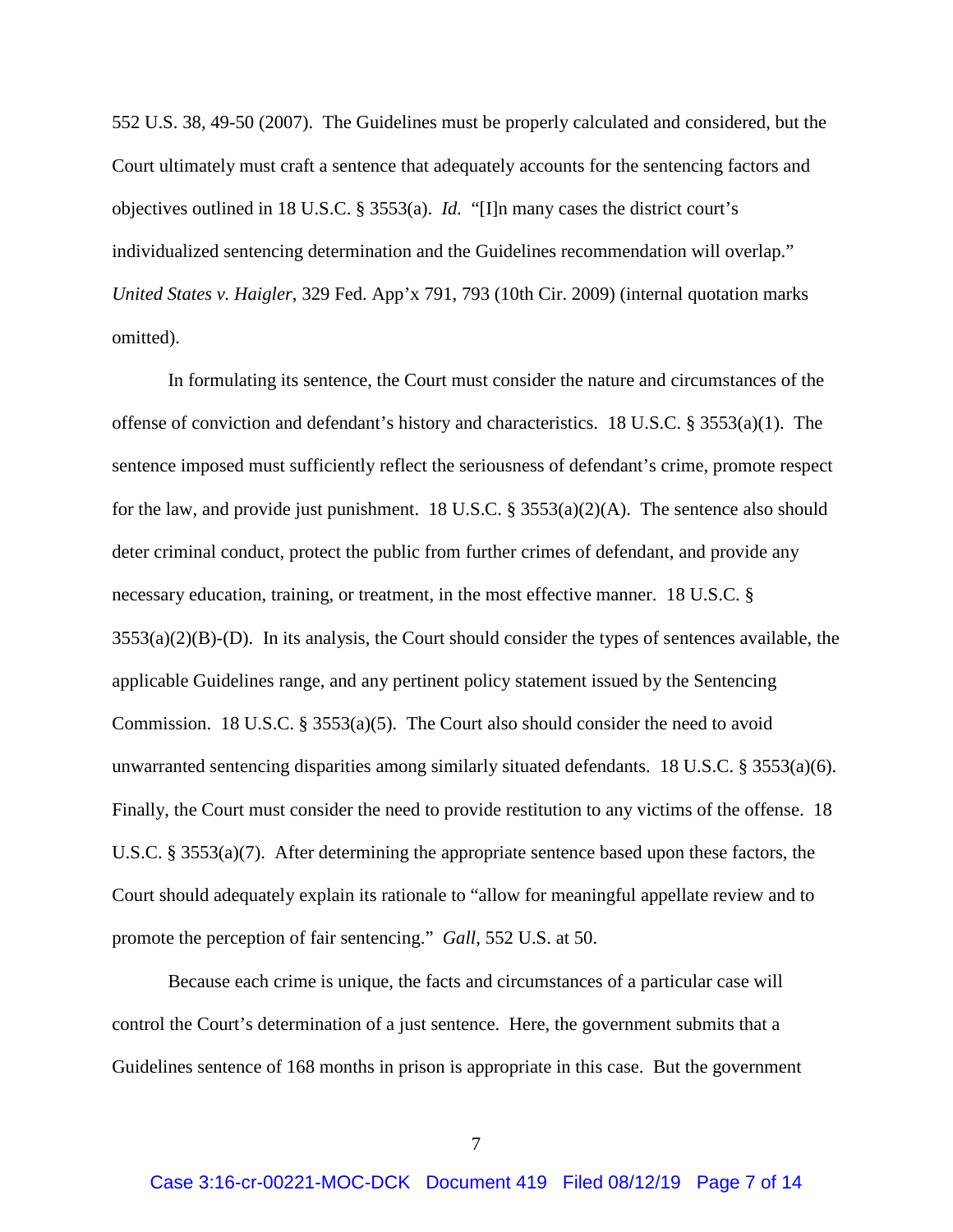does not request a mere mechanical application of the Guidelines in that recommendation. Rather, as demonstrated below, a Guidelines sentence is appropriate in light of defendant's conduct in this scheme based upon an application of the individualized sentencing factors in §  $3553(a)$ .

### **A. Nature and Circumstances of the Offense**

Defendant's convictions of the conspiracy, mail-fraud, wire-fraud, and money-laundering statutes in this case permit maximum terms of incarceration of 20 years per count for the fraud and conspiracy counts and up to 10 years for money the laundering count. *See* 18 U.S.C. §§ 1341, 1343, 1349 and 1957. In addition, in connection with the conspiracy to commit wire fraud, and the substantive mail-fraud and wire-fraud counts, because defendant victimized 10 or more persons over age 55, a statutory enhancement of 10 years applies in addition to any term of imprisonment imposed. *See* 18 U.S.C. § 2326(2). These statutorily allowable penalties reflect the serious nature of defendant's offenses. Overwhelming evidence at trial established defendant's reprehensible conduct in this case, demonstrating that he, together with his coconspirators, perpetrated an extensive fraud scheme in which they repeated the same lies to steal money from vulnerable victims over the course of several years. The evidence at trial showed that defendant actively engaged in—and often times led the charge on—fraudulent activities that included promoting Niyato as a highly profitable and commercially viable investment, directly participated in closing victims, falsely claimed to victims that Niyato was awarded a contract tor tens of millions of dollars by a worthless entity, American General LNG, which he failed to disclose that he owned and controlled, and assisted in convincing victims to purchase additional stock and send more money. Either standing alone or in combination, these factors weigh heavily in favor of a lengthy prison sentence here.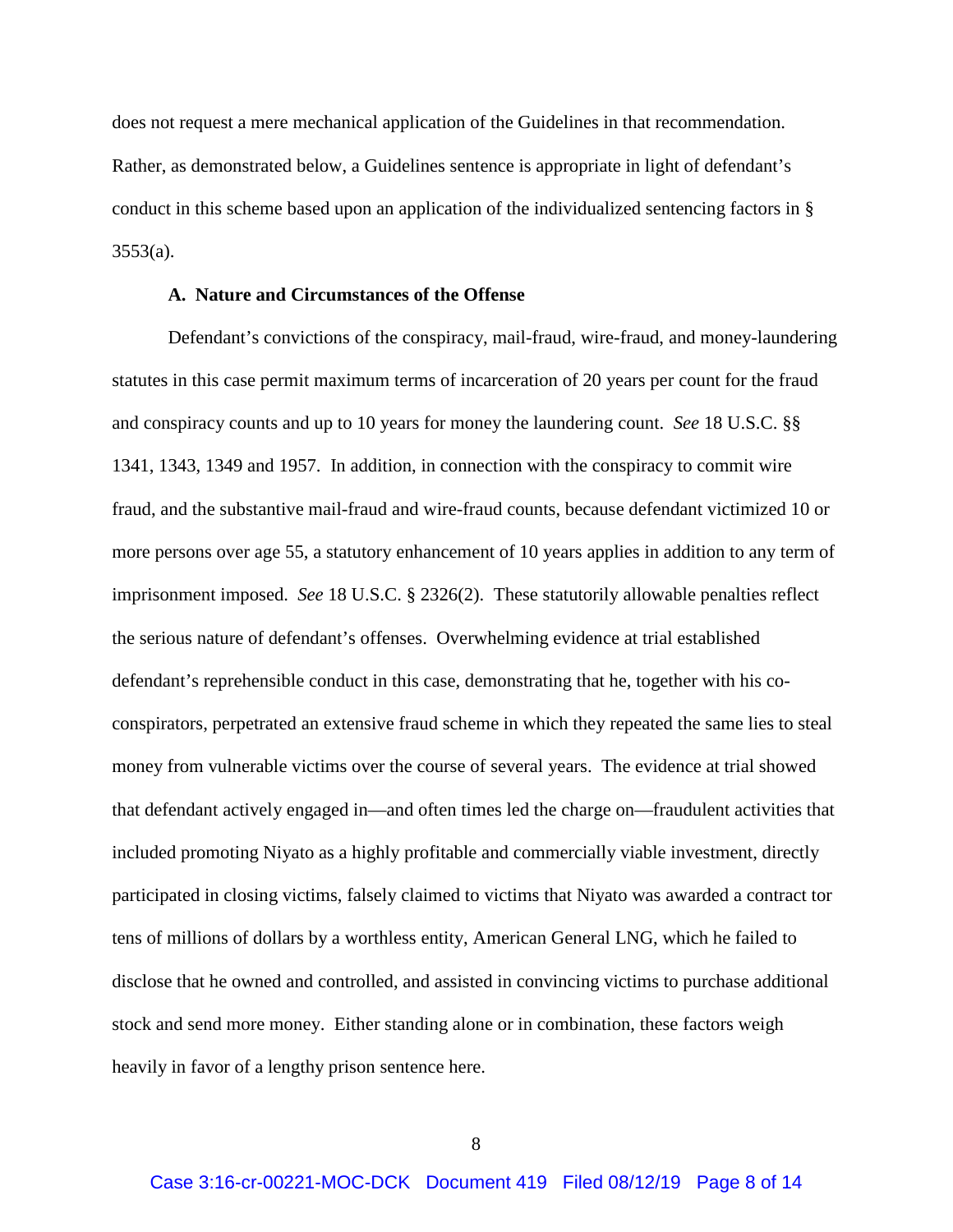The law punishes offenses like the ones committed by defendant because they are serious. Defendant, during the course of this scheme, repeatedly made a conscious decision to cheat, lie, and steal. The government submits that all of these are important facts for the Court to consider in evaluating the nature and circumstances of defendant's offense. Defendant's crime had real consequences, and he should be held to account.

## **B. History and Characteristics of Defendant, Including his Lack of Respect for the Law and the Need to Deter His Criminal Conduct**

Defendant had no doubt that he was committing fraud. Stencil initiated the scheme and continued making false representations about the future success of the investment while he knew the majority of the investors funds were being diverted for the co-conspirators personal benefit making success an impossibility. These facts weigh heavily in favor a lengthy sentence, because they demonstrate that defendant lacks respect for the law and requires meaningful deterrence.

The legislative history of § 3553 reflects that Congress "viewed deterrence as particularly important in the area of white collar crime." *United States v. Livesay*, 587 F.3d 1274, 1279 (11th Cir. 2009). Indeed, because "economic and fraud-based crimes are more rational, cool, and calculated than sudden crimes of passion or opportunity, these crimes are prime candidates for general deterrence. Defendants in white collar crimes often calculate the financial gain and risk of loss, and white collar crime therefore can be affected and reduced with serious punishment." *United States v. Martin*, 455 F.3d 1227, 1240 (11th Cir. 2006); *see also United States v. Edwards*, 595 F.3d 1004, 1021 (9th Cir. 2010) (Bea, J., concurring in part and dissenting in part) ("White collar crime, especially bank fraud, usually requires a well-schooled, intelligent criminal, capable of gauging the upside of how others will be gulled by his well-honed fables. This ability to foresee extends also to the possible downside of his fraud: apprehension, conviction, and punishment."). As one district court noted, "Persons who commit white-collar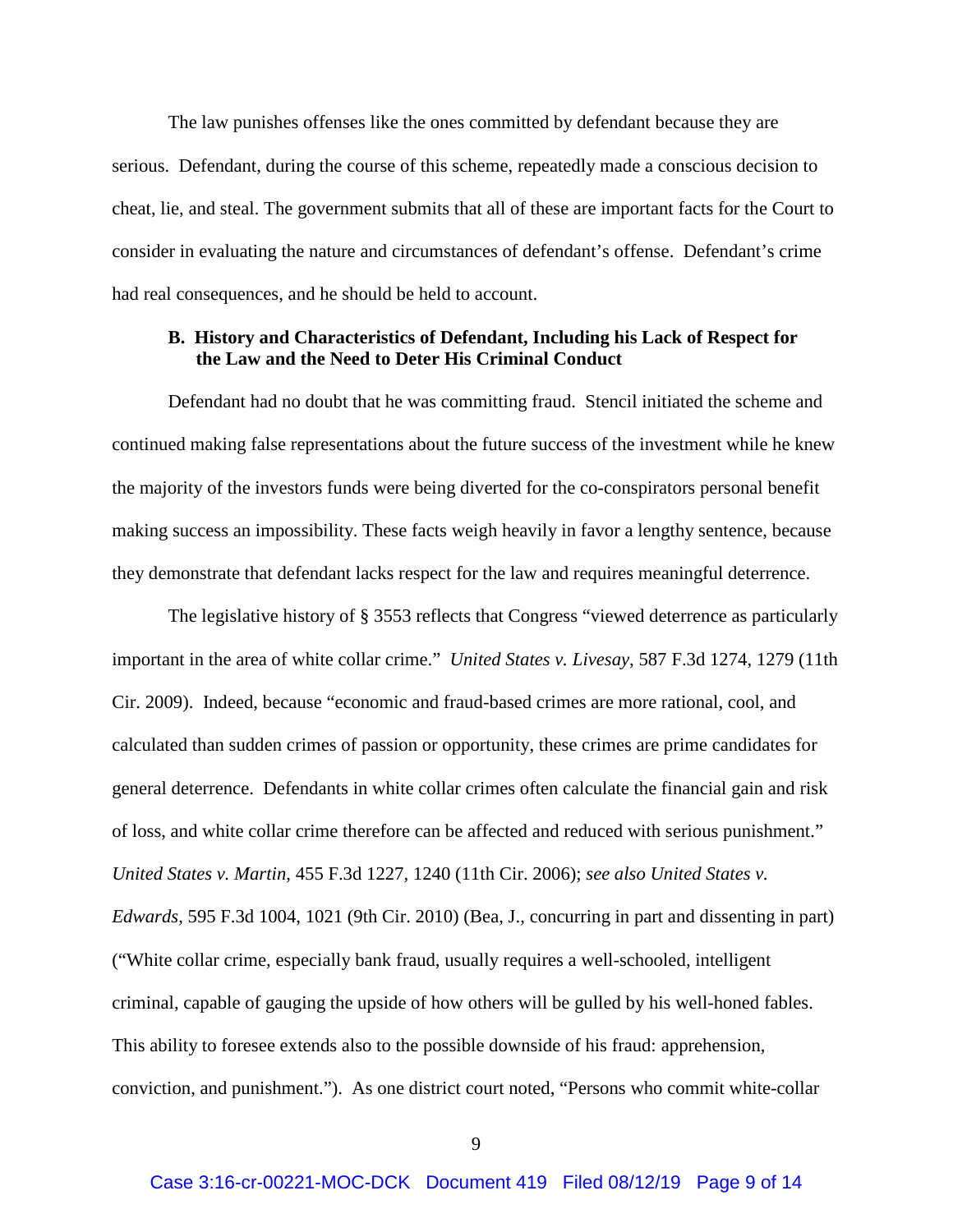crimes like defendant's are capable of calculating the costs and benefits of their illegal activities relative to the severity of the punishments that may be imposed. A serious sentence is required to discourage such crimes." *United States v. Stein*, No. 09-CR-377, 2010 WL 678122, at \*3 (E.D.N.Y. Feb. 25, 2010), *corrected*, No. CR. 09-CR-0377 (JBW), 2010 WL 3023527 (E.D.N.Y. July 27, 2010).

The government respectfully submits that a substantial term of incarceration at the top end of the applicable Guidelines range would send a strong message to other would-be fraudsters that conduct like this is unacceptable and will be met with serious punishment. General deterrence is especially necessary in telemarketing and email marketing cases like this one because the barrier to entry is extremely low, requiring only access to a telephone or an email account; the manner and means of the crime allow criminal activities to be conducted from a distance under the shroud of anonymity; and the potential proceeds can be significant, ranging from tens of thousands of dollars to millions of dollars. In these circumstances, any sentence other than a lengthy one simply would incentivize others to commit financial crimes.

In addition to general deterrence,  $\S 3553(a)(2)(C)$  also requires the Court to consider the need to protect the public from further crimes of the defendant—that is, specific deterrence. The PSR notes that defendant has no significant assets, nor the ability to make an immediate monetary payment. Stencil failed to provide financial information to the Probation Officer and therefore, the Probation Officer was required to rely exclusively on a credit report to determine Stencil's financial status which indicated a negative net worth. With no identified means to care for himself the defendant is a risk to offend in the future and poses a serious risk of economic danger to the community. Such considerations are appropriately and routinely considered in the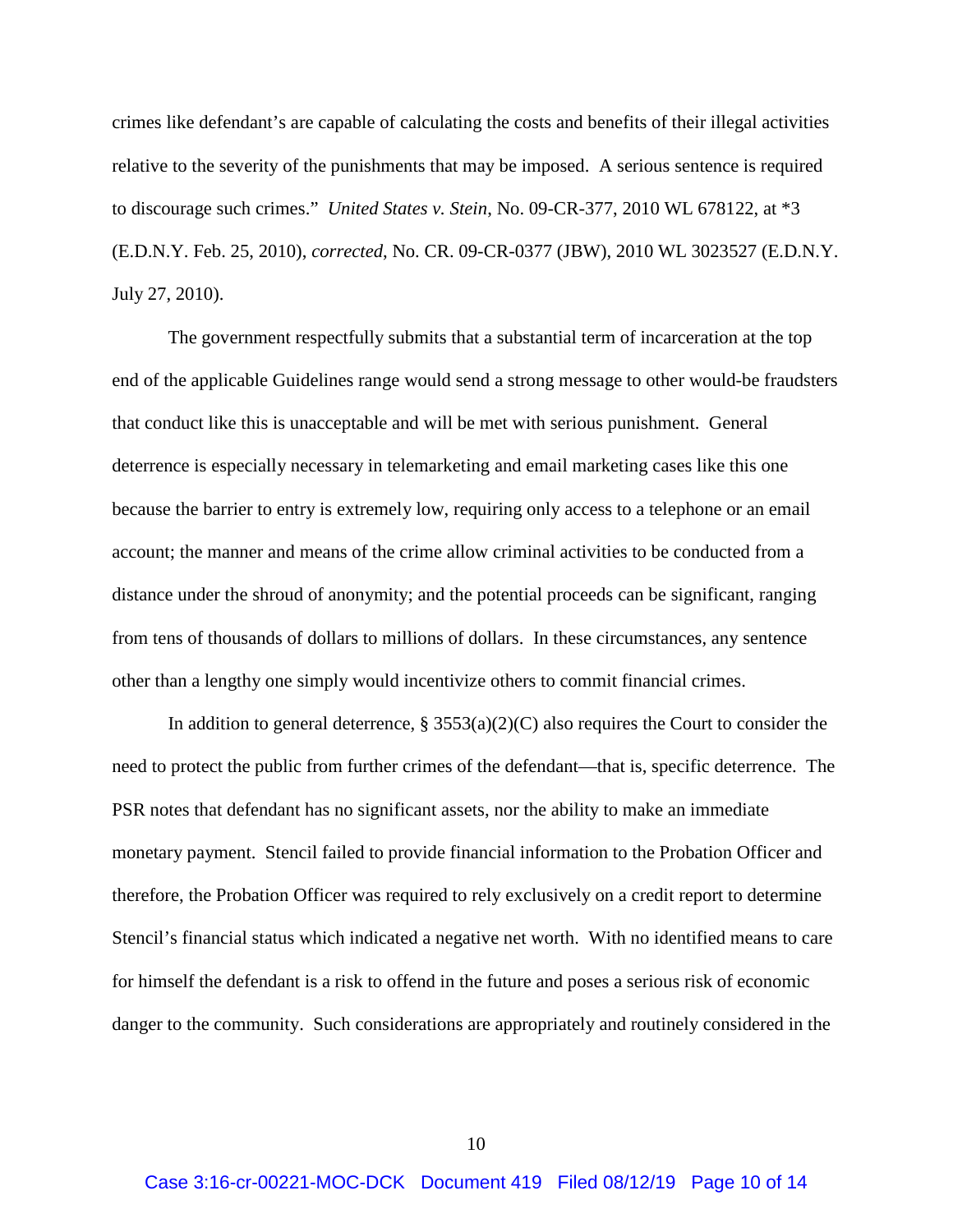context of sentencing. *See United States v. Smith*, 424 F.3d 992, 1016-17 (9th Cir. 2005); *see also United States v. Chi*, 616 Fed. App'x 950, 955 (11th Cir. 2015) (unpublished).

# **C. Need for the Sentence to Reflect the Seriousness of the Offense, Provide Just Punishment, and Protect the Public**

While defendant's crimes were not violent in nature, they were nonetheless damaging and destructive to the victims whom he defrauded, many of whom were vulnerable. Numerous victims testified at trial as to the substantial financial loss they suffered as a result of their Niyato investments. Financial-Impact Statements filed in this case also offer proof of the significant harm that defendant caused.

The significant impact of defendant's crimes warrants a Guidelines sentence here.

### **D. The Kinds of Sentences Available**

The maximum statutory penalty for each of the charged offenses is 20 years of imprisonment for all offenses other than money laundering which is 10 years of imprisonment (plus 10 years for the statutory enhancement that applies to telemarketing frauds targeting the elderly); 3 years of supervised release; a special assessment of \$100 on each count; and a variety of fines, as detailed in the PSR.

### **E. Defendant's Sentencing Guidelines Range**

The PSR correctly calculates defendant's offense level as 33 and his Criminal History as Category I, yielding a Guidelines range of 135 to 168 months in prison. (PSR ¶ 77.) Notably, the Probation Officer determined that there appears to be no circumstance or combination of circumstances that warrant a departure from the prescribed sentencing guidelines.

### **F. Any Pertinent Policy Statement Issued by the Sentencing Commission**

The government is not aware of any pertinent policy statements issued by the Commission.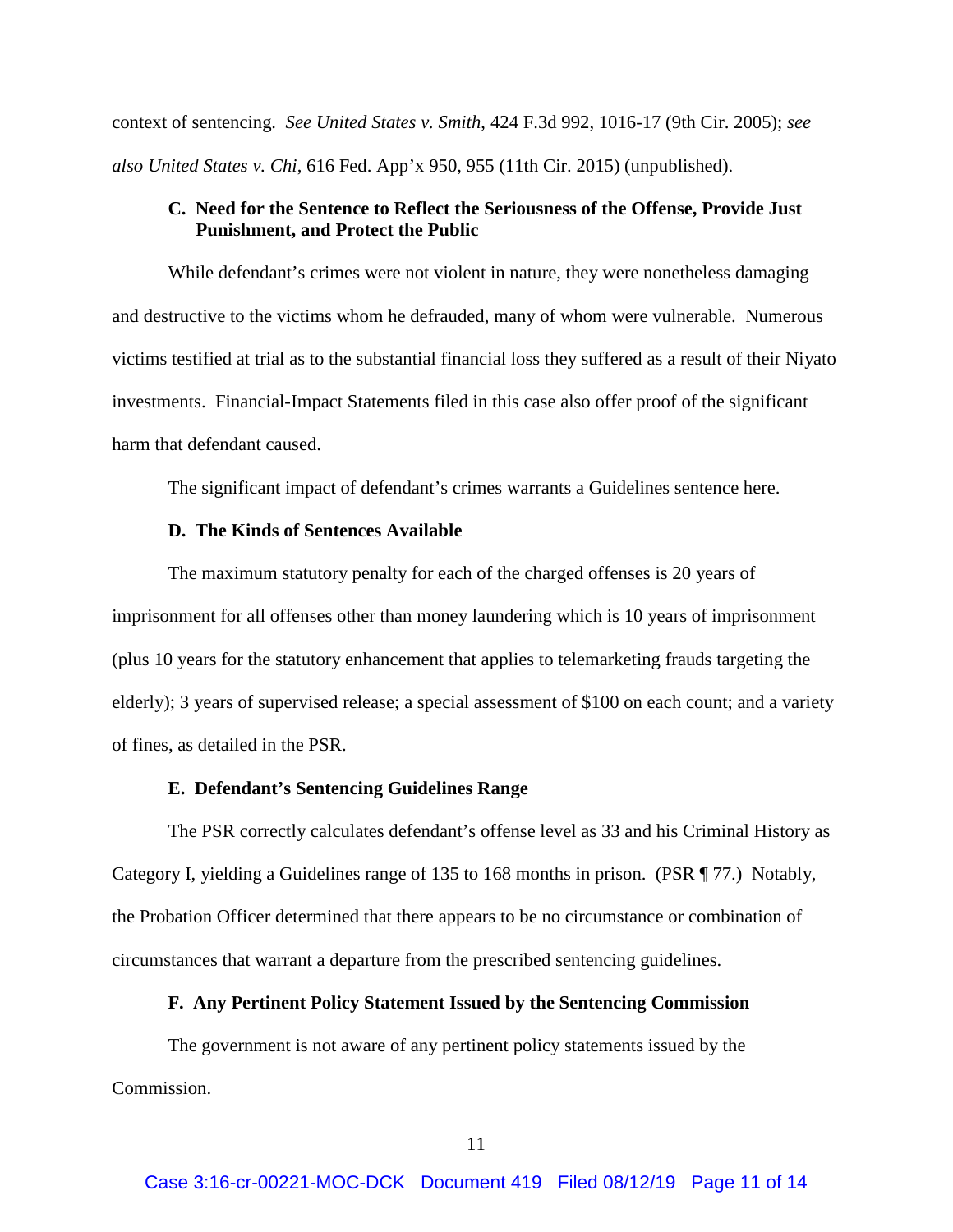## **G. The Need to Avoid Unwarranted Sentencing Disparities Among Defendants With Similar Records**

A sentence of 168 months is consistent with sentences imposed for leaders of criminal fraud schemes spanning multiple years and causing millions of dollars in losses, particularly for defendants who show any lack of remorse.

#### **H. The Need to Provide Restitution to Victims of Defendant's Offense**

Finally, restitution must be ordered in this case in accordance with 18 U.S.C. § 3663A and U.S.S.G. § 5E1.1. The government disagrees with the PSR's calculation of restitution in the amount of \$1,635,753.75. The government's position is that the defendant is jointly liable for the entire victim loss of \$2,745,239 as traced by Financial Analysist Christopher Green. (See Tr. Ex. 67, Sch. 1.) The government established the losses for these victims, some of whom testified at trial, through summary exhibits offered through its financial analyst documenting the victim deposits into the Niyato bank account. (*Id.*) The Victim-Impact Statements previously submitted to the Court also partially corroborate the loss and validate Christopher Green's loss analysis.

The government also seeks forfeiture in the amount of \$485,514, which represents the sum of the proceeds defendant received through the commission of Counts 1-6, 8-21, and 23-29. (Tr. Ex. 67 Sch. 4.)

## **CONCLUSION**

For the reasons set forth above, the government respectfully requests that this Court sentence defendant to 168 months in prison, together with restitution to his victims in the amount of \$2,745,239, to be paid jointly and severally with his co-conspirators; forfeiture in the amount of \$485,514; three years of supervised release; and a special assessment in the amount of \$3,100.

Dated: August 12, 2019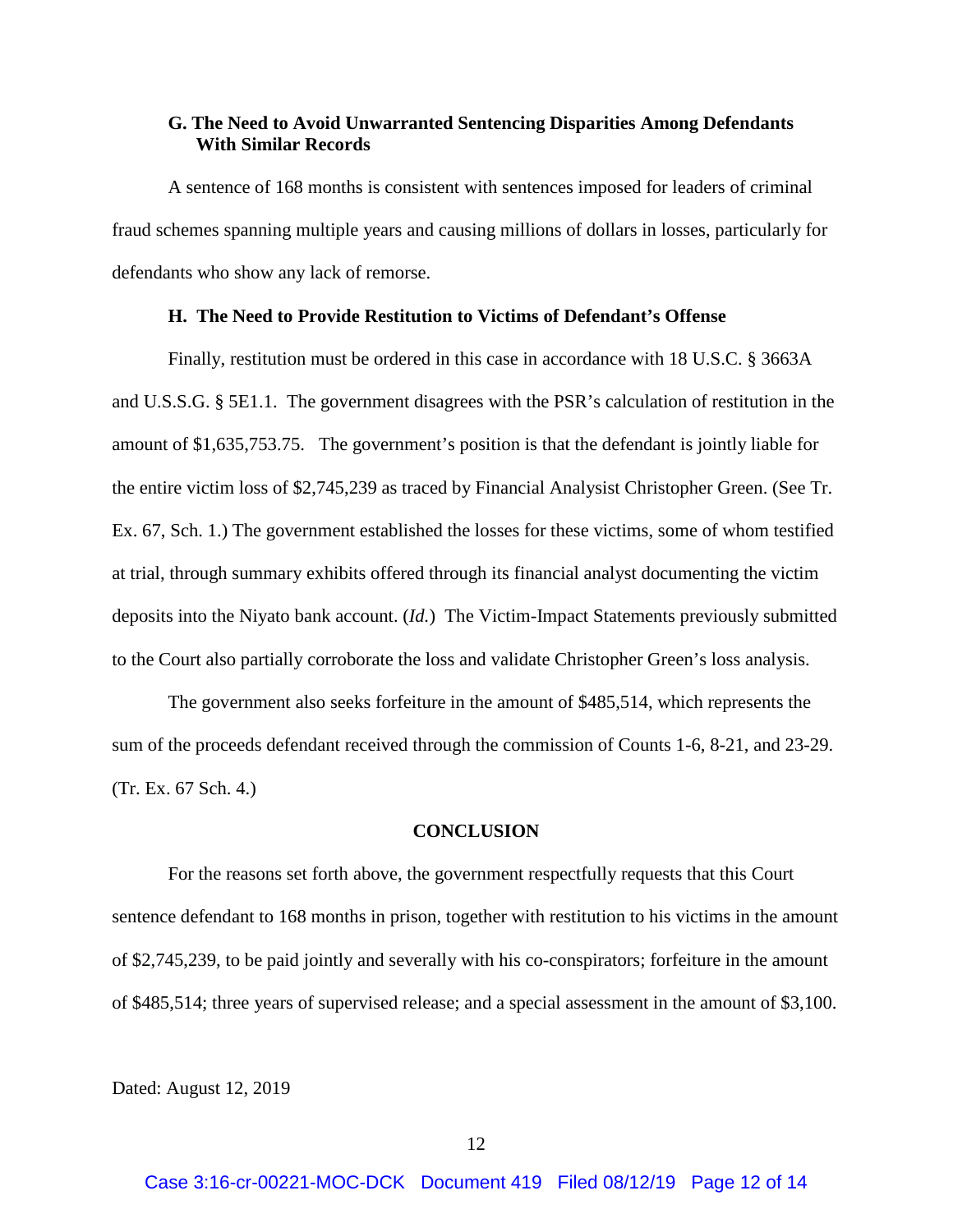Respectfully submitted,

R. ANDREW MURRAY United States Attorney

ROBERT ZINK Chief Fraud Section, Criminal Division United States Department of Justice

By:  $\frac{|s|}{|s|}$ WILLIAM H. BOWNE CHRISTOPHER FENTON Fraud Section, Criminal Division Department of Justice 1400 New York Avenue, N.W. Washington, D.C. 20530 Telephone: (202) 514-0660 Email: William.Bowne2@usdoj.gov